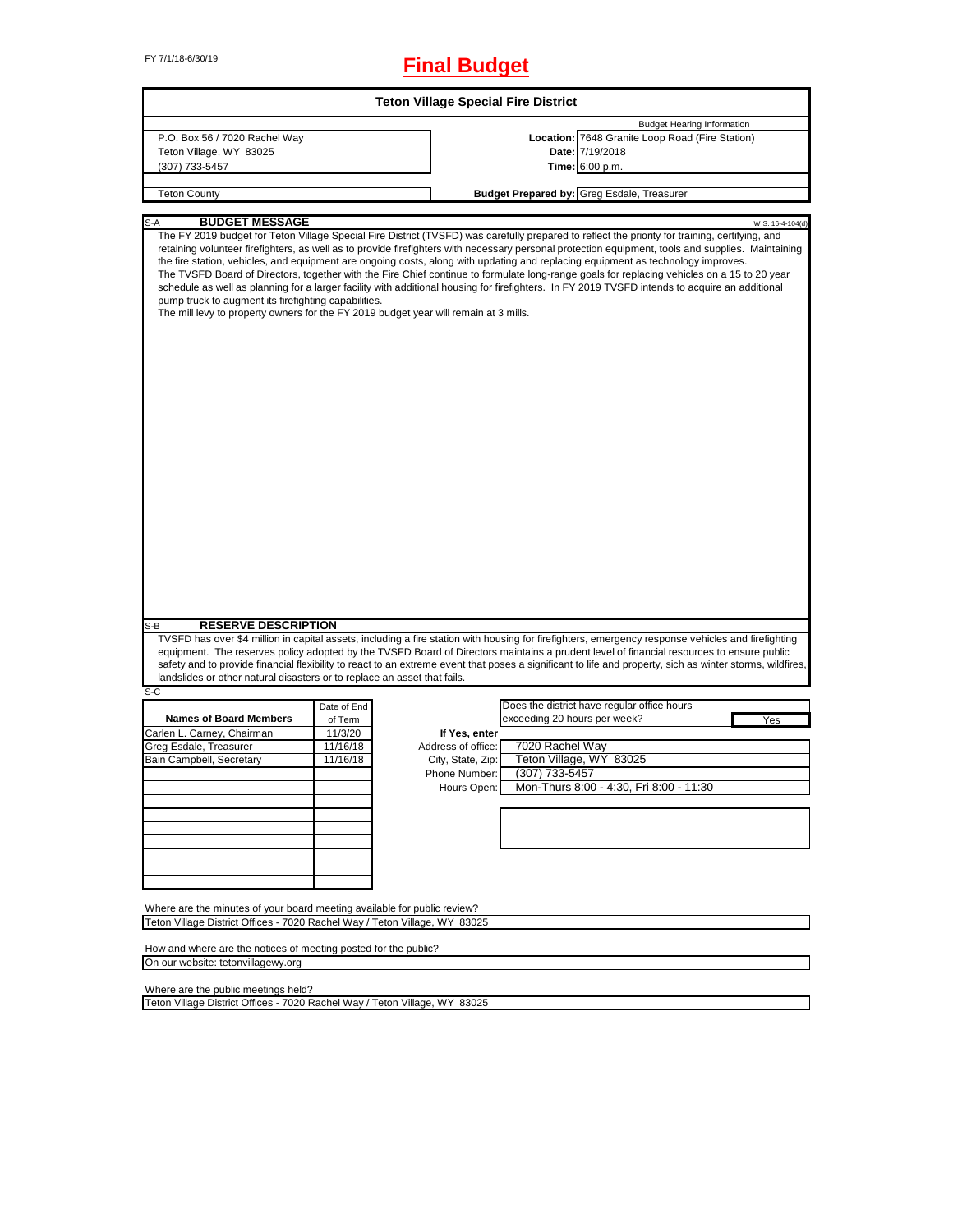## **FINAL BUDGET SUMMARY**

|       | <b>OVERVIEW</b>                                             | 2016-2017<br>Actual | 2017-2018<br>Estimated | 2018-2019<br>Proposed | Final Approval |
|-------|-------------------------------------------------------------|---------------------|------------------------|-----------------------|----------------|
| $S-1$ | <b>Total Budgeted Expenditures</b>                          | \$375,328           | \$451,781              | \$947,817             | \$947,817      |
| $S-2$ | <b>Total Principal to Pay on Debt</b>                       | \$34,704            | \$35,877               | \$37,089              | \$37,089       |
| $S-3$ | <b>Total Change to Restricted Funds</b>                     | \$0                 | \$300,803              | $-$ \$3,408           | $-$3,408$      |
| $S-4$ | <b>Total General Fund and Forecasted Revenues Available</b> | \$1,296,969         | \$1,321,444            | \$1,248,873           | \$1,248,873    |
| $S-5$ | Amount requested from County Commissioners                  | \$484,414           | \$518,731              | \$594,545             | \$594,545      |
| $S-6$ | <b>Additional Funding Needed:</b>                           |                     |                        | \$0                   | \$0            |

|                   | <b>REVENUE SUMMARY</b>                       | 2016-2017 | 2017-2018 | 2018-2019 | <b>Final Approval</b>                      |
|-------------------|----------------------------------------------|-----------|-----------|-----------|--------------------------------------------|
|                   |                                              | Actual    | Estimated | Proposed  |                                            |
|                   |                                              |           |           |           |                                            |
| $S-7$             | <b>Operating Revenues</b>                    | \$21,312  | \$18,696  | \$16,512  | \$16,512                                   |
| $S-8$             | Tax levy (From the County Treasurer)         | \$484.414 | \$518,731 | \$594.545 | \$594.545                                  |
| $S-9$             | <b>Government Support</b>                    | \$0       | \$0       | \$0       | \$0                                        |
| $S-10$            | <b>Grants</b>                                | \$0       | \$0       | \$0       | \$0                                        |
| $S-11$            | Other County Support (Not from Co. Treas.)   | \$0       | \$0       | \$0       | \$0                                        |
| $S-12$            | <b>Miscellaneous</b>                         | \$21,253  | \$14,027  | \$6,500   | \$6,500                                    |
| $S-13$            | <b>Other Forecasted Revenue</b>              | \$0       | \$0       | \$0       | \$0                                        |
|                   |                                              |           |           |           |                                            |
| $S-14$            | <b>Total Revenue</b>                         | \$526,979 | \$551,454 | \$617.557 | \$617.557                                  |
| FY 7/1/18-6/30/19 |                                              |           |           |           | <b>Teton Village Special Fire District</b> |
|                   | <b>EXPENDITURE SUMMARY</b>                   | 2016-2017 | 2017-2018 | 2018-2019 | <b>Final Approval</b>                      |
|                   |                                              | Actual    | Estimated | Proposed  |                                            |
|                   |                                              |           |           |           |                                            |
| $S-15$            | <b>Capital Outlay</b>                        | \$0       | \$0       | \$420,000 | \$420,000                                  |
| $S-16$            | <b>Interest and Fees On Debt</b>             | \$10.190  | \$9.017   | \$7.805   | \$7,805                                    |
| $S-17$            | <b>Administration</b>                        | \$48.597  | \$79,507  | \$55,700  | \$55,700                                   |
| $S-18$            | <b>Operations</b>                            | \$275,146 | \$317,800 | \$406,712 | \$406,712                                  |
| $S-19$            | <b>Indirect Costs</b>                        | \$41.395  | \$45,457  | \$57,600  | \$57,600                                   |
|                   |                                              |           |           |           |                                            |
| $S-20$            | <b>Total Expenditures</b>                    | \$375,328 | \$451,781 | \$947.817 | \$947,817                                  |
|                   |                                              |           |           |           |                                            |
|                   | <b>DEBT SUMMARY</b>                          | 2016-2017 | 2017-2018 | 2018-2019 | <b>Final Approval</b>                      |
|                   |                                              | Actual    | Estimated | Proposed  |                                            |
|                   |                                              |           |           |           |                                            |
| $S-21$            | <b>Principal Paid on Debt</b>                | \$34,704  | \$35,877  | \$37,089  | \$37,089                                   |
|                   |                                              |           |           |           |                                            |
|                   | <b>CASH AND INVESTMENTS</b>                  | 2016-2017 | 2017-2018 | 2018-2019 | <b>Final Approval</b>                      |
|                   |                                              | Actual    | Estimated | Proposed  |                                            |
|                   |                                              |           |           |           |                                            |
| $S-22$            | TOTAL GENERAL FUNDS                          | \$769,990 | \$769,990 | \$631,316 | \$631,316                                  |
|                   |                                              |           |           |           |                                            |
|                   | <b>Summary of Reserve Funds</b>              |           |           |           |                                            |
| $S-23$            | <b>Beginning Balance in Reserve Accounts</b> |           |           |           |                                            |
| $S-24$            | a. Depreciation Reserve                      | \$402,605 | \$402,605 | \$453.408 | \$453,408                                  |
| $S-25$            | b. Other Reserve                             | \$0       | \$0       | \$0       | \$0                                        |
| $S-26$            | c. Emergency Reserve (Cash)                  | \$0       | \$0       | \$250,000 | \$250,000                                  |
|                   | Total Reserves (a+b+c)                       | \$402,605 | \$402,605 | \$703,408 | \$703,408                                  |
| $S-27$            | Amount to be added                           |           |           |           |                                            |
| $S-28$            | a. Depreciation Reserve                      | \$0       | \$50,803  | \$416,592 | \$416,592                                  |
| $S-29$            | b. Other Reserve                             | \$0       | \$0       | \$0       | \$0                                        |
| $S-30$            | c. Emergency Reserve (Cash)                  | \$0       | \$250,000 | \$0       | \$0                                        |

- 
- 

**Total to be added (a+b+c) b**  $\begin{bmatrix} 1 & 0 & 0 \\ 0 & 0 & 0 \\ 0 & 0 & 0 \end{bmatrix}$  **\$300,803** \$416,592 \$416,592 S-31 **Subtotal** \$402,605 \$703,408 \$1,120,000 \$1,120,000 **S-32 Less Total to be spent because the contract of the spent \$0 \$420,000** \$420,000 **S-33 TOTAL RESERVES AT END OF FISCAL YEAR 1999 1200,000** \$703,408 \$700,000 \$700,000

Date adopted by Special District

*End of Summary*

*Budget Officer / District Official (if not same as "Submitted by")*

Teton Village, WY 83025 **DISTRICT ADDRESS:** P.O. Box 56 / 7020 Rachel Way **PREPARED BY:** Greg Esdale, Treasurer

**DISTRICT PHONE:** (307) 733-5457

1/29/18 *Form approved by Wyoming Department of Audit, Public Funds Division Prepared in compliance with the Uniform Municipal Fiscal Procedures Act (W.S. 16-4-101 through 124) as it applies.*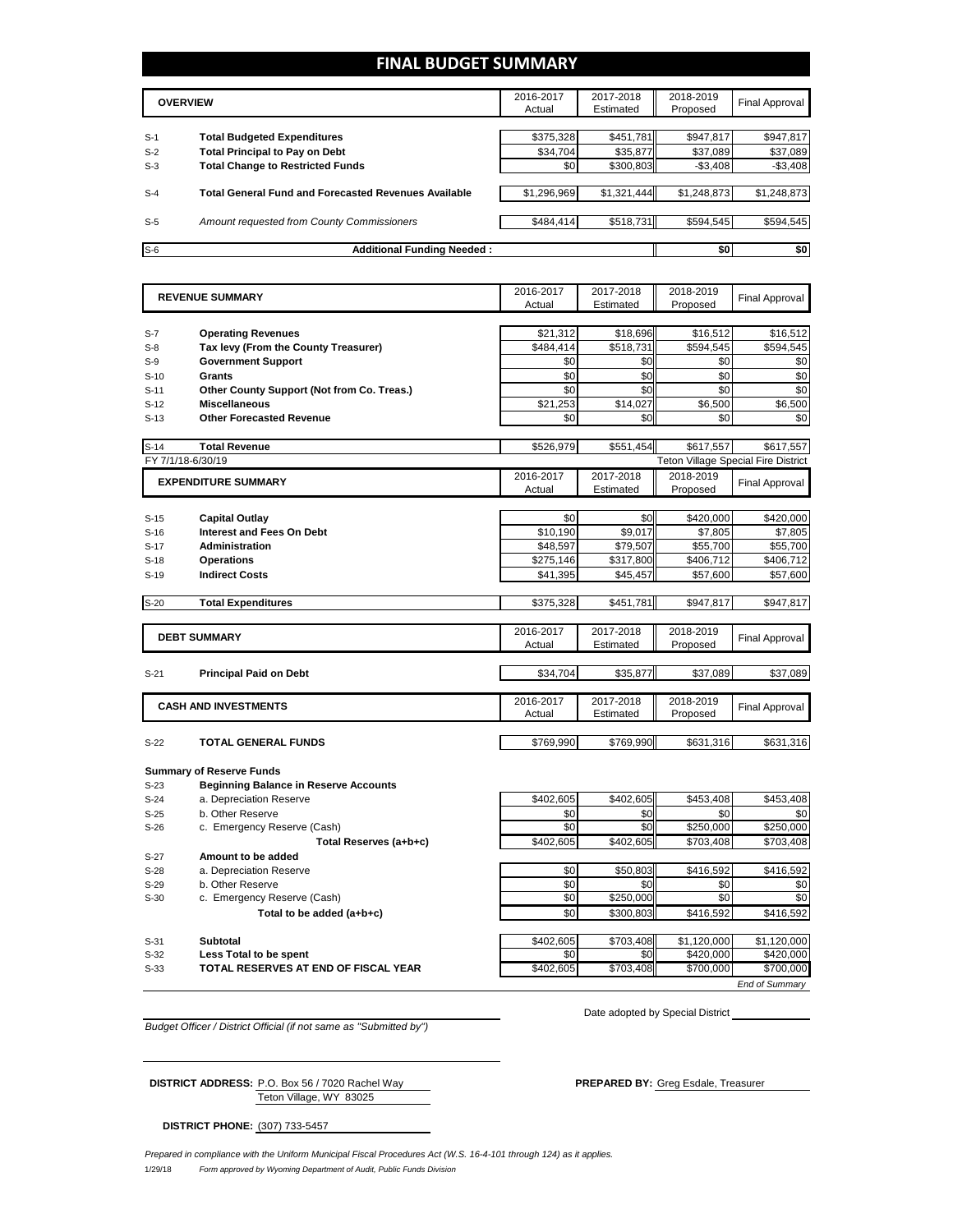## **Final Budget**

Teton Village Special Fire District

**NAME OF DISTRICT/BOARD**

**FYE** 6/30/2019

|           | <b>PROPERTY TAXES AND ASSESSMENTS</b>          |                     |                        |                       |                       |
|-----------|------------------------------------------------|---------------------|------------------------|-----------------------|-----------------------|
|           |                                                |                     |                        |                       |                       |
|           |                                                | 2016-2017<br>Actual | 2017-2018<br>Estimated | 2018-2019<br>Proposed | <b>Final Approval</b> |
| $R-1$     | <b>Property Taxes and Assessments Received</b> |                     |                        |                       |                       |
| $R-1.1$   | Tax Levy (From the County Treasurer)           | \$484,414           | \$518,731              | \$594.545             | \$594,545             |
| $R-1.2$   | <b>Other County Support</b>                    |                     |                        |                       |                       |
|           | <b>FORECASTED REVENUE</b>                      |                     |                        |                       |                       |
|           |                                                |                     |                        |                       |                       |
|           |                                                | 2016-2017           | 2017-2018              | 2018-2019             |                       |
|           |                                                | Actual              | Estimated              | Proposed              | <b>Final Approval</b> |
| $R-2$     | <b>Revenues from Other Governments</b>         |                     |                        |                       |                       |
| $R - 2.1$ | State Aid                                      | \$0                 | \$0                    | \$0                   |                       |
| $R-2.2$   | Additional County Aid (non-treasurer)          | \$0                 | \$0                    | \$0                   |                       |
| $R - 2.3$ | City (or Town) Aid                             | \$0                 | \$0                    | \$0                   |                       |
| $R - 2.4$ | Other (Specify)                                | \$0                 | \$0                    | \$0                   |                       |
| $R - 2.5$ | <b>Total Government Support</b>                | \$0                 | \$0                    | \$0                   | \$0                   |
| $R-3$     | <b>Operating Revenues</b>                      |                     |                        |                       |                       |
| $R-3.1$   | <b>Customer Charges</b>                        | \$21,312            | \$18,696               | \$16,512              | \$16,512              |
| $R - 3.2$ | Sales of Goods or Services                     |                     |                        |                       |                       |
| $R - 3.3$ | <b>Other Assessments</b>                       |                     |                        |                       |                       |
| $R - 3.4$ | <b>Total Operating Revenues</b>                | \$21,312            | \$18,696               | \$16,512              | \$16,512              |
| $R - 4$   | <b>Grants</b>                                  |                     |                        |                       |                       |
| $R - 4.1$ | <b>Direct Federal Grants</b>                   | \$0                 | \$0                    | \$0                   |                       |
| $R - 4.2$ | Federal Grants thru State Agencies             | \$0                 | \$0                    | \$0                   |                       |
| $R - 4.3$ | <b>Grants from State Agencies</b>              | \$0                 | \$0                    | \$0                   |                       |
| $R - 4.4$ | <b>Total Grants</b>                            | \$0                 | \$0                    | \$0                   | \$0                   |
| $R-5$     | <b>Miscellaneous Revenue</b>                   |                     |                        |                       |                       |
| $R - 5.1$ | Interest                                       | \$2,168             | \$2,520                | \$1,500               | \$1,500               |
| $R-5.2$   | Other: Specify<br>Fund Raising/Other           | \$19,085            | \$11,507               | \$5,000               | \$5,000               |
| $R - 5.3$ | Other: Additional                              |                     |                        |                       |                       |
| $R - 5.4$ | <b>Total Miscellaneous</b>                     | \$21,253            | \$14,027               | \$6,500               | \$6,500               |
| $R - 5.5$ | <b>Total Forecasted Revenue</b>                | \$42.565            | \$32,723               | \$23,012              | \$23,012              |

**R-6 Other Forecasted Revenue** R-6.1 a. Other past due-as estimated by Co. Treas. \$0 \$0 \$0 R-6.2 b. Other forecasted revenue (specify): R-6.3 R-6.4 R-6.5

R-6.6 **Total Other Forecasted Revenue (a+b) 12 \ 12 \ 12 \ 12 \ 13 \ 30** \$0 \$0 \$0 \$0 \$0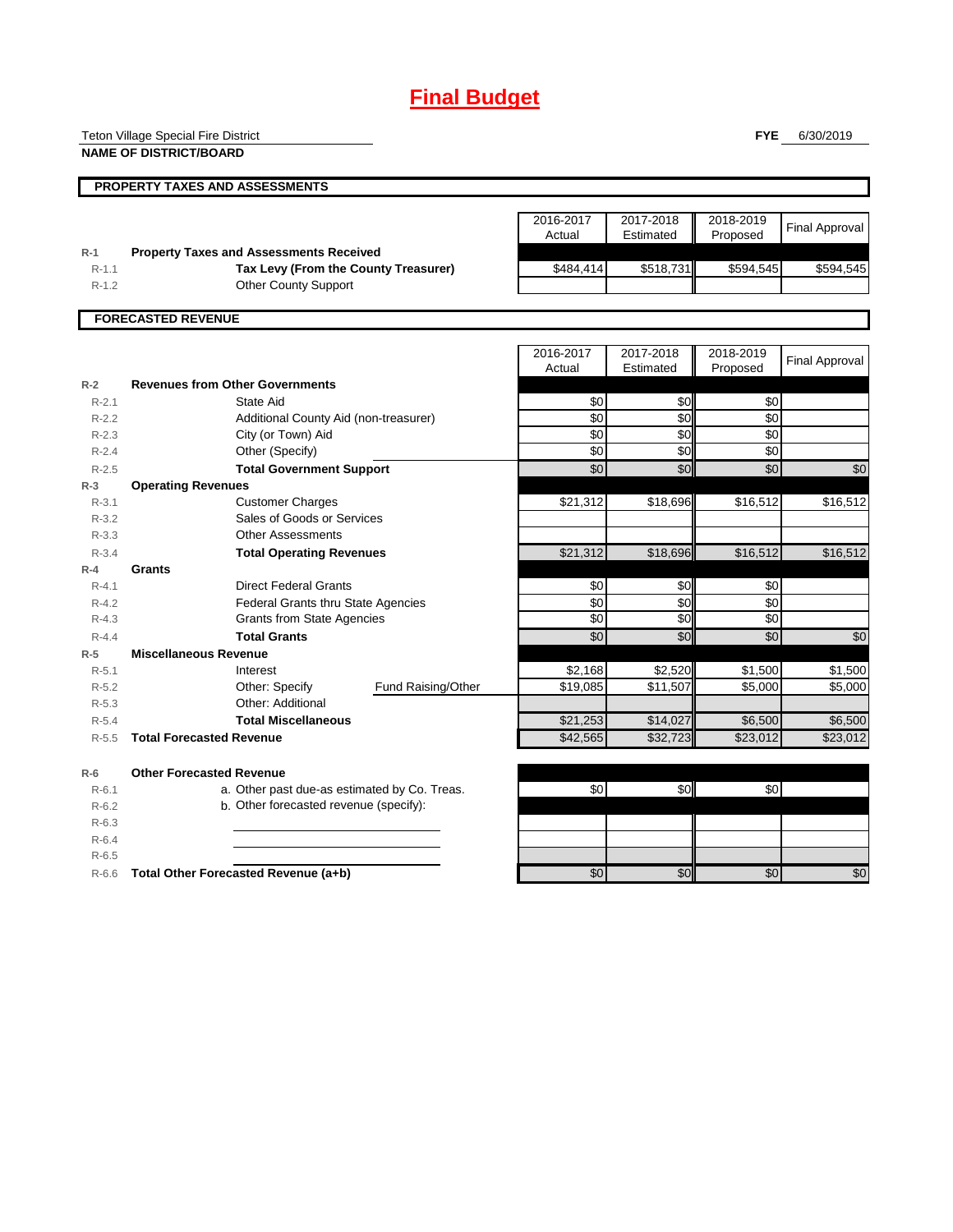## **CAPITAL OUTLAY BUDGET**

| $E-1$     | <b>Capital Outlay</b> |                         |
|-----------|-----------------------|-------------------------|
| $E - 1.1$ |                       | <b>Real Property</b>    |
| $E - 1.2$ |                       | Vehicles                |
| $E - 1.3$ |                       | <b>Office Equipment</b> |
| $F-14$    |                       | Other (Specify)         |
| $F-1.5$   |                       |                         |
| $E - 1.6$ |                       |                         |
| $E - 1.7$ |                       |                         |
| E-1.8     | TOTAL CAPITAL OUTLAY  |                         |

|           |                             |                      | 2016-2017 | 2017-2018  | 2018-2019 |                |
|-----------|-----------------------------|----------------------|-----------|------------|-----------|----------------|
|           |                             |                      | Actual    | Estimated  | Proposed  | Final Approval |
|           | <b>Capital Outlay</b>       |                      |           |            |           |                |
| $E-1.1$   |                             | <b>Real Property</b> | \$0       | \$0        | \$0       |                |
| $E - 1.2$ |                             | Vehicles             | \$0       | <b>\$0</b> | \$420,000 | \$420,000      |
| $E-1.3$   |                             | Office Equipment     | \$0       | \$0        | \$0       |                |
| $E - 1.4$ |                             | Other (Specify)      |           |            |           |                |
| $E-1.5$   |                             |                      |           |            |           |                |
| $E-1.6$   |                             |                      |           |            |           |                |
| $E - 1.7$ |                             |                      |           |            |           |                |
| $E-1.8$   | <b>TOTAL CAPITAL OUTLAY</b> |                      | \$0       | \$0        | \$420,000 | \$420,000      |

#### **ADMINISTRATION BUDGET**

|           |                                      |                                 | Actual   | Esumated | Proposed |
|-----------|--------------------------------------|---------------------------------|----------|----------|----------|
| $E-2$     | <b>Personnel Services</b>            |                                 |          |          |          |
| $E - 2.1$ |                                      | Administrator                   | \$13,903 | \$18,000 | \$15,000 |
| $E-2.2$   |                                      | Secretary                       | \$0      | \$0      | \$0      |
| $E - 2.3$ |                                      | Clerical                        | \$0      | \$0      | \$0      |
| $E - 2.4$ |                                      | Other (Specify)                 |          |          |          |
| $E - 2.5$ |                                      |                                 |          |          |          |
| $E - 2.6$ |                                      |                                 |          |          |          |
| $E - 2.7$ |                                      |                                 |          |          |          |
| $E-3$     | <b>Board Expenses</b>                |                                 |          |          |          |
| $E - 3.1$ |                                      | Travel                          | \$0      | \$0      | \$0      |
| $E - 3.2$ |                                      | Mileage                         | \$0      | \$0      | \$0      |
| $E - 3.3$ |                                      | Other (Specify)                 |          |          |          |
| $E - 3.4$ |                                      |                                 |          |          |          |
| $E - 3.5$ |                                      |                                 |          |          |          |
| $E - 3.6$ |                                      |                                 |          |          |          |
| $E-4$     | <b>Contractual Services</b>          |                                 |          |          |          |
| $E - 4.1$ |                                      | Legal                           | \$0      | \$25,000 | \$1,500  |
| $E - 4.2$ |                                      | Accounting/Auditing             | \$3,950  | \$4,100  | \$5,000  |
| $E - 4.3$ |                                      | Other (Specify)                 |          |          |          |
| $E - 4.4$ |                                      |                                 |          |          |          |
| $E - 4.5$ |                                      |                                 |          |          |          |
| $E-4.6$   |                                      |                                 |          |          |          |
| $E-5$     | <b>Other Administrative Expenses</b> |                                 |          |          |          |
| $E - 5.1$ |                                      | Office Supplies                 | \$1,432  | \$1,000  | \$1,000  |
| $E - 5.2$ |                                      | Office equipment, rent & repair | \$1,721  | \$1,500  | \$1,500  |
| $E - 5.3$ |                                      | Education                       | \$0      | \$0      | \$0      |
| $E - 5.4$ |                                      | Registrations                   | \$814    | \$400    | \$600    |
| $E-5.5$   |                                      | Other (Specify)                 |          |          |          |
| $E - 5.6$ |                                      | <b>Office Rent</b>              | \$1,896  | \$1,800  | \$1,800  |
| $E - 5.7$ |                                      |                                 |          |          |          |
| $E - 5.8$ |                                      | see additional details          | \$24,881 | \$27,707 | \$29,300 |
| $E-6$     | <b>TOTAL ADMINISTRATION</b>          |                                 | \$48,597 | \$79,507 | \$55,700 |

|           |                                      | 2016-2017 | 2017-2018 | 2018-2019 | <b>Final Approval</b> |
|-----------|--------------------------------------|-----------|-----------|-----------|-----------------------|
|           |                                      | Actual    | Estimated | Proposed  |                       |
| $E-2$     | <b>Personnel Services</b>            |           |           |           |                       |
| $E - 2.1$ | Administrator                        | \$13,903  | \$18,000  | \$15,000  | \$15,000              |
| $E - 2.2$ | Secretary                            | \$0       | \$0       | \$0       |                       |
| $E - 2.3$ | Clerical                             | \$0       | \$0       | \$0       |                       |
| $E - 2.4$ | Other (Specify)                      |           |           |           |                       |
| $E - 2.5$ |                                      |           |           |           |                       |
| $E - 2.6$ |                                      |           |           |           |                       |
| $E - 2.7$ |                                      |           |           |           |                       |
| $E-3$     | <b>Board Expenses</b>                |           |           |           |                       |
| $E - 3.1$ | Travel                               | \$0       | \$0       | \$0       |                       |
| $E - 3.2$ | Mileage                              | \$0       | \$0       | \$0       |                       |
| $E - 3.3$ | Other (Specify)                      |           |           |           |                       |
| $E - 3.4$ |                                      |           |           |           |                       |
| $E - 3.5$ |                                      |           |           |           |                       |
| $E - 3.6$ |                                      |           |           |           |                       |
| $E-4$     | <b>Contractual Services</b>          |           |           |           |                       |
| $E - 4.1$ | Legal                                | \$0       | \$25,000  | \$1,500   | \$1,500               |
| $E - 4.2$ | Accounting/Auditing                  | \$3,950   | \$4,100   | \$5,000   | \$5,000               |
| $E - 4.3$ | Other (Specify)                      |           |           |           |                       |
| $E - 4.4$ |                                      |           |           |           |                       |
| $E-4.5$   |                                      |           |           |           |                       |
| $E - 4.6$ |                                      |           |           |           |                       |
| $E-5$     | <b>Other Administrative Expenses</b> |           |           |           |                       |
| $E - 5.1$ | <b>Office Supplies</b>               | \$1,432   | \$1,000   | \$1,000   | \$1,000               |
| $E - 5.2$ | Office equipment, rent & repair      | \$1,721   | \$1,500   | \$1,500   | \$1,500               |
| $E - 5.3$ | Education                            | \$0       | \$0       | \$0       |                       |
| $E - 5.4$ | Registrations                        | \$814     | \$400     | \$600     | \$600                 |
| $E - 5.5$ | Other (Specify)                      |           |           |           |                       |
| $E-5.6$   | Office Rent                          | \$1,896   | \$1,800   | \$1,800   | \$1,800               |
| $E - 5.7$ |                                      |           |           |           |                       |
| $E - 5.8$ | see additional details               | \$24,881  | \$27,707  | \$29,300  | \$29,300              |
| $E-6$     | <b>TOTAL ADMINISTRATION</b>          | \$48,597  | \$79,507  | \$55,700  | \$55,700              |
|           |                                      |           |           |           |                       |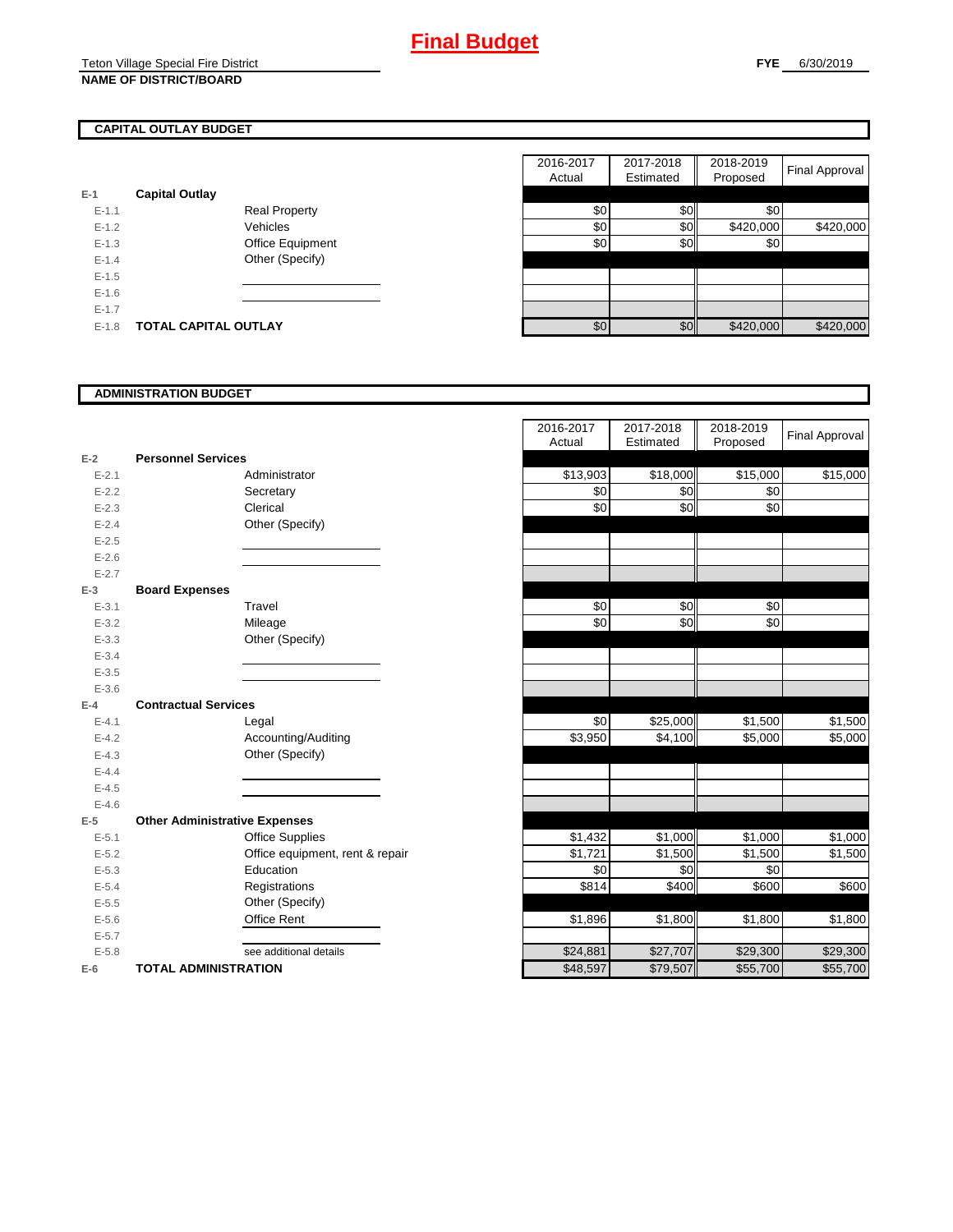## **OPERATIONS BUDGET**

| $E-7$      | <b>Personnel Services</b>              |           |           |           |
|------------|----------------------------------------|-----------|-----------|-----------|
| $E - 7.1$  | Wages--Operations                      | \$0       | \$0       | \$0       |
| $E - 7.2$  | <b>Service Contracts</b>               | \$0       | \$0       | \$0       |
| $E - 7.3$  | Other (Specify)                        |           |           |           |
| $E - 7.4$  |                                        |           |           |           |
| $E - 7.5$  |                                        |           |           |           |
| $E - 7.6$  |                                        |           |           |           |
| $E-8$      | <b>Travel</b>                          |           |           |           |
| $E - 8.1$  | Mileage                                | \$0       | \$0       | \$0       |
| $E - 8.2$  | Other (Specify)                        |           |           |           |
| $E - 8.3$  |                                        |           |           |           |
| $E - 8.4$  |                                        |           |           |           |
| $E - 8.5$  |                                        |           |           |           |
| $E-9$      | <b>Operating supplies (List)</b>       |           |           |           |
| $E - 9.1$  | Fire Hoses/Extinguishers               | \$1,068   | \$500     | \$4,000   |
| $E - 9.2$  | <b>Batteries</b>                       | \$2,693   | \$500     | \$1,500   |
| $E - 9.3$  | <b>Bunker Gear</b>                     | \$24,917  | \$17,000  | \$11,000  |
| $E - 9.4$  |                                        |           |           |           |
| $E - 9.5$  | see additional details                 | \$55,694  | \$73,500  | \$74,500  |
| $E-10$     | <b>Program Services (List)</b>         |           |           |           |
| $E - 10.1$ | Firefighter on Call, Per Ca            | \$13,275  | \$20,000  | \$27,000  |
| $E-10.2$   | Firefighter Stipends, Chie             | \$60,835  | \$76,000  | \$115,412 |
| $E-10.3$   | <b>Firefighter Training</b>            | \$23,134  | \$22,500  | \$24,000  |
| $E-10.4$   | Fire Prevention, Burn Bld              | \$14,636  | \$15,000  | \$50,000  |
| $E-10.5$   |                                        |           |           |           |
| $E-11$     | <b>Contractual Arrangements (List)</b> |           |           |           |
| $E-11.1$   |                                        | \$0       | \$0       | \$0       |
| $E-11.2$   |                                        | \$0       | \$0       | \$0       |
| $E-11.3$   |                                        | \$0       | \$0       | \$0       |
| $E-11.4$   |                                        | \$0       | \$0       | \$0       |
| $E-11.5$   |                                        |           |           |           |
| $E-12$     | <b>Other operations (Specify)</b>      |           |           |           |
| $E-12.1$   | <b>Building Maintenance/Rep</b>        | \$27,778  | \$35,000  | \$17,000  |
| $E-12.2$   | Vehicle Maintenance/Gas                | \$19,954  | \$23,700  | \$40,000  |
| $E-12.3$   | <b>Equipment Testing</b>               | \$12,419  | \$10,500  | \$14,000  |
| $E-12.4$   | <b>Building Utilities</b>              | \$18,743  | \$23,600  | \$28,300  |
| $E-12.5$   |                                        |           |           |           |
| $E-13$     | <b>TOTAL OPERATIONS</b>                | \$275,146 | \$317,800 | \$406,712 |

|                |                                        | 2016-2017 | 2017-2018            | 2018-2019 | <b>Final Approval</b> |
|----------------|----------------------------------------|-----------|----------------------|-----------|-----------------------|
|                |                                        | Actual    | Estimated            | Proposed  |                       |
| $\overline{7}$ | <b>Personnel Services</b>              |           |                      |           |                       |
| $E - 7.1$      | <b>Wages--Operations</b>               | \$0       | \$0                  | \$0       |                       |
| $E - 7.2$      | <b>Service Contracts</b>               | \$0       | \$0                  | \$0       |                       |
| $E - 7.3$      | Other (Specify)                        |           |                      |           |                       |
| $E - 7.4$      |                                        |           |                      |           |                       |
| $E - 7.5$      |                                        |           |                      |           |                       |
| $E - 7.6$      |                                        |           |                      |           |                       |
| 8              | <b>Travel</b>                          |           |                      |           |                       |
| $E - 8.1$      | Mileage                                | \$0       | \$0                  | \$0       |                       |
| $E - 8.2$      | Other (Specify)                        |           |                      |           |                       |
| $E - 8.3$      |                                        |           |                      |           |                       |
| $E - 8.4$      |                                        |           |                      |           |                       |
| $E - 8.5$      |                                        |           |                      |           |                       |
| 9              | <b>Operating supplies (List)</b>       |           |                      |           |                       |
| $E-9.1$        | Fire Hoses/Extinguishers               | \$1,068   | \$500                | \$4,000   | \$4,000               |
| $E-9.2$        | <b>Batteries</b>                       | \$2,693   | \$500                | \$1,500   | $\overline{\$1,500}$  |
| $E - 9.3$      | Bunker Gear                            | \$24,917  | \$17,000             | \$11,000  | \$11,000              |
| $E - 9.4$      |                                        |           |                      |           |                       |
| $E - 9.5$      | see additional details                 | \$55,694  | \$73,500             | \$74,500  | \$74,500              |
| 10             | <b>Program Services (List)</b>         |           |                      |           |                       |
| $E-10.1$       | Firefighter on Call, Per Ca            | \$13,275  | \$20,000             | \$27,000  | \$27,000              |
| $E-10.2$       | Firefighter Stipends, Chie             | \$60,835  | \$76,000             | \$115,412 | \$115,412             |
| $E-10.3$       | <b>Firefighter Training</b>            | \$23,134  | $\overline{$}22,500$ | \$24,000  | \$24,000              |
| $E-10.4$       | Fire Prevention, Burn Bld              | \$14,636  | \$15,000             | \$50,000  | \$50,000              |
| $E-10.5$       |                                        |           |                      |           |                       |
| $-11$          | <b>Contractual Arrangements (List)</b> |           |                      |           |                       |
| $E-11.1$       |                                        | \$0       | \$0                  | \$0       |                       |
| $E-11.2$       |                                        | \$0       | \$0                  | \$0       |                       |
| $E-11.3$       |                                        | \$0       | \$0                  | \$0       |                       |
| $E-11.4$       |                                        | \$0       | \$0                  | \$0       |                       |
| $E-11.5$       |                                        |           |                      |           |                       |
| 12             | <b>Other operations (Specify)</b>      |           |                      |           |                       |
| $E-12.1$       | <b>Building Maintenance/Rep</b>        | \$27,778  | \$35,000             | \$17,000  | \$17,000              |
| $E-12.2$       | Vehicle Maintenance/Gas                | \$19,954  | \$23,700             | \$40,000  | \$40,000              |
| $E-12.3$       | <b>Equipment Testing</b>               | \$12,419  | \$10,500             | \$14,000  | \$14,000              |
| $E-12.4$       | <b>Building Utilities</b>              | \$18,743  | \$23,600             | \$28,300  | \$28,300              |
| $E-12.5$       |                                        |           |                      |           |                       |
| ·13            | <b>TOTAL OPERATIONS</b>                | \$275.146 | \$317,800            | \$406,712 | \$406,712             |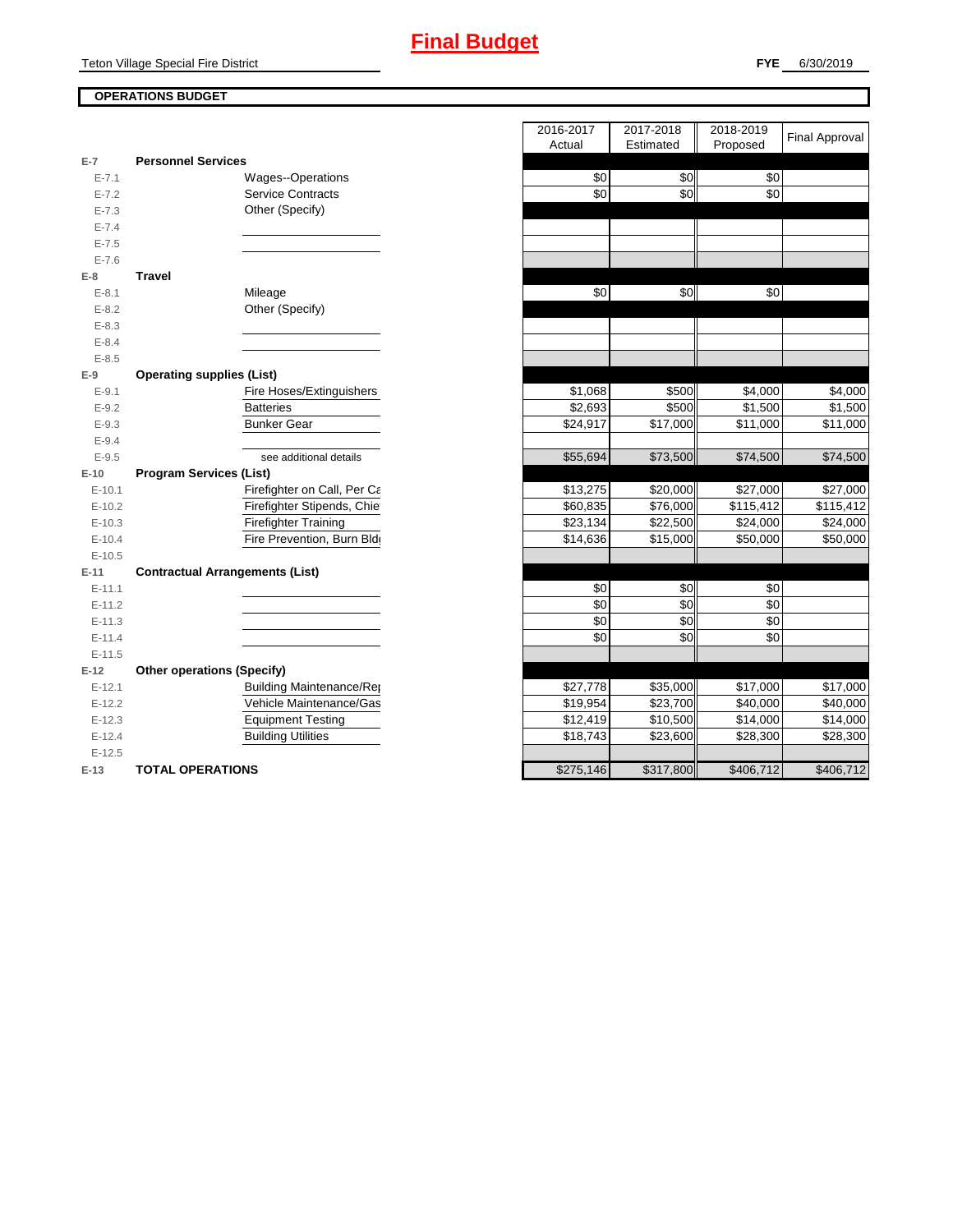## **INDIRECT COSTS BUDGET**

|          |                              | Auudi    | Estimated | <b>FIUPUSEU</b> |
|----------|------------------------------|----------|-----------|-----------------|
| $E-14$   | <b>Insurance</b>             |          |           |                 |
| $E-14.1$ | Liability                    | \$1,390  | \$1,392   | \$1,600         |
| $E-14.2$ | Buildings and vehicles       | \$7,737  | \$7,742   | \$12,875        |
| $E-14.3$ | Equipment                    | \$474    | \$474     | \$525           |
| $E-14.4$ | Other (Specify)              |          |           |                 |
| $E-14.5$ | <b>Surety Bonds</b>          | \$433    | \$419     | \$400           |
| $E-14.6$ |                              |          |           |                 |
| $E-14.7$ |                              |          |           |                 |
| $E-15$   | Indirect payroll costs:      |          |           |                 |
| $E-15.1$ | FICA (Social Security) taxes | \$0      | \$0       | \$0             |
| $E-15.2$ | <b>Workers Compensation</b>  | \$2,805  | \$2,500   | \$3,000         |
| $E-15.3$ | Unemployment Taxes           | \$0      | \$0       | \$0             |
| $E-15.4$ | Retirement                   | \$2,835  | \$2,880   | \$3,500         |
| $E-15.5$ | Health Insurance             | \$18,655 | \$22,700  | \$26,700        |
| $E-15.6$ | Other (Specify)              |          |           |                 |
| $E-15.7$ | Term Life Insurance          | \$7,066  | \$7,350   | \$9,000         |
| $E-15.8$ |                              |          |           |                 |
| $E-15.9$ |                              |          |           |                 |
| $E-16$   | <b>Depreciation Expenses</b> |          |           |                 |
| $E-17$   | <b>TOTAL INDIRECT COSTS</b>  | \$41,395 | \$45,457  | \$57,600        |
|          |                              |          |           |                 |

|          |                              | 2016-2017<br>Actual | 2017-2018<br>Estimated | 2018-2019<br>Proposed | <b>Final Approval</b> |
|----------|------------------------------|---------------------|------------------------|-----------------------|-----------------------|
| $E-14$   | Insurance                    |                     |                        |                       |                       |
| $E-14.1$ | Liability                    | \$1,390             | \$1,392                | \$1,600               | \$1,600               |
| $E-14.2$ | Buildings and vehicles       | \$7,737             | \$7,742                | \$12,875              | \$12,875              |
| $E-14.3$ | Equipment                    | \$474               | \$474                  | \$525                 | \$525                 |
| $E-14.4$ | Other (Specify)              |                     |                        |                       |                       |
| $E-14.5$ | <b>Surety Bonds</b>          | \$433               | \$419                  | \$400                 | \$400                 |
| $E-14.6$ |                              |                     |                        |                       |                       |
| $E-14.7$ |                              |                     |                        |                       |                       |
| $E-15$   | Indirect payroll costs:      |                     |                        |                       |                       |
| $E-15.1$ | FICA (Social Security) taxes | \$0                 | \$0                    | \$0                   |                       |
| $E-15.2$ | <b>Workers Compensation</b>  | \$2,805             | \$2,500                | \$3,000               | \$3,000               |
| $E-15.3$ | <b>Unemployment Taxes</b>    | \$0                 | \$0 <sub>1</sub>       | \$0                   |                       |
| $E-15.4$ | Retirement                   | \$2,835             | \$2,880                | \$3,500               | \$3,500               |
| $E-15.5$ | <b>Health Insurance</b>      | \$18,655            | \$22,700               | \$26,700              | \$26,700              |
| $E-15.6$ | Other (Specify)              |                     |                        |                       |                       |
| $E-15.7$ | Term Life Insurance          | \$7,066             | \$7,350                | \$9,000               | \$9,000               |
| $E-15.8$ |                              |                     |                        |                       |                       |
| $E-15.9$ |                              |                     |                        |                       |                       |
| $E-16$   | <b>Depreciation Expenses</b> |                     |                        |                       |                       |
| $E-17$   | <b>TOTAL INDIRECT COSTS</b>  | \$41,395            | \$45,457               | \$57,600              | \$57,600              |
|          |                              |                     |                        |                       |                       |

#### **DEBT SERVICE BUDGET**

|         |                           | 2016-2017 | 2017-2018 | 2018-2019 | <b>Final Approval</b> |
|---------|---------------------------|-----------|-----------|-----------|-----------------------|
|         |                           | Actual    | Estimated | Proposed  |                       |
| $D-1$   | <b>Debt Service</b>       |           |           |           |                       |
| $D-1.1$ | Principal                 | \$34.704  | \$35,877  | \$37.089  | \$37,089              |
| $D-1.2$ | Interest                  | \$10,190  | \$9,017   | \$7,805   | \$7,805               |
| $D-1.3$ | Fees                      |           |           |           |                       |
| $D-2$   | <b>TOTAL DEBT SERVICE</b> | \$44,894  | \$44,894  | \$44,894  | \$44,894              |

#### Teton Village Special Fire District